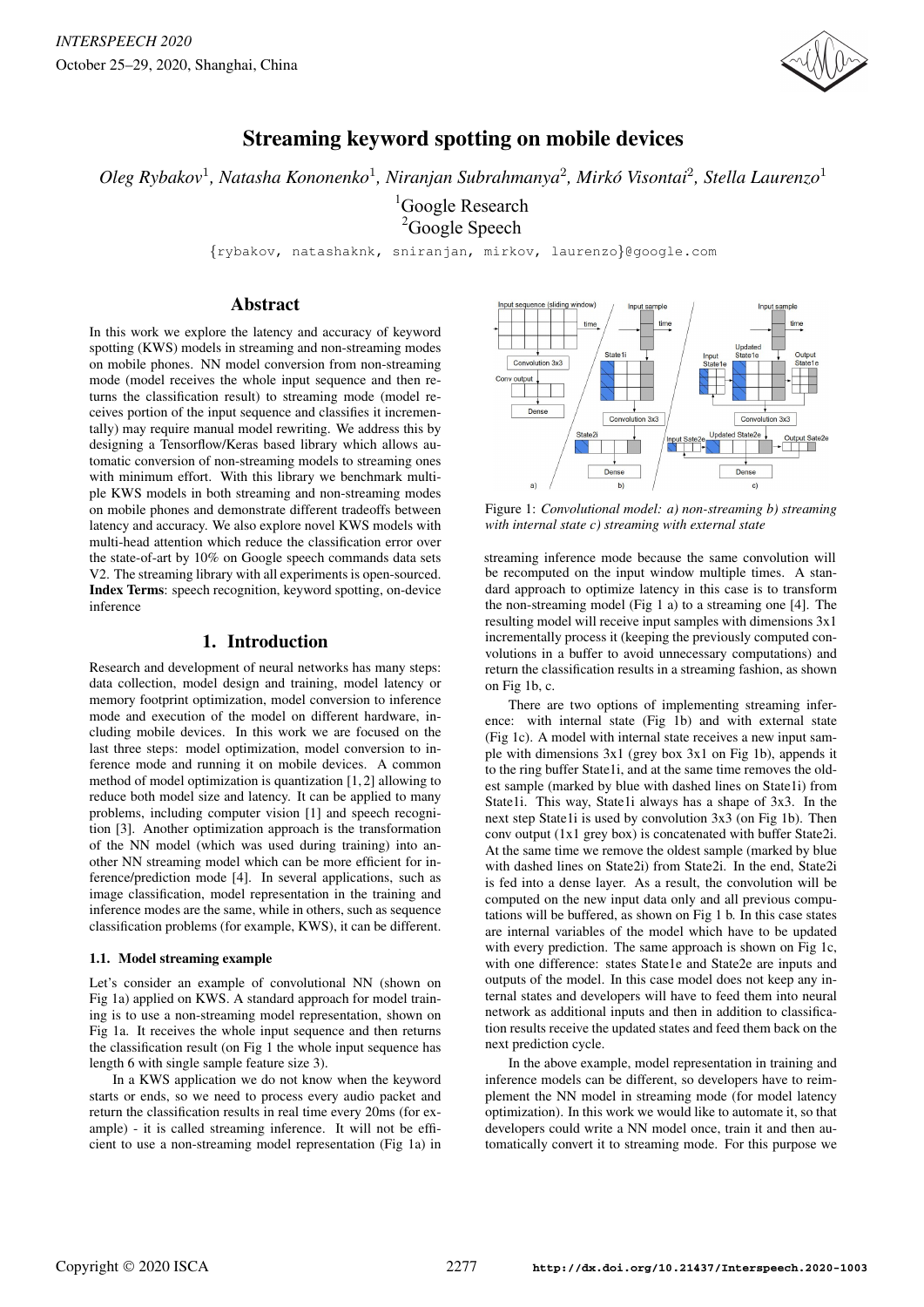designed a Keras streaming wrapper layer, described in section 2.

#### 1.2. About speech frontend and modeling pipeline

KWS NN models use a speech feature extractor based on MFCC [6]. Our implementation of speech feature extractor supports both FFT and DFT. If DFT is selected, then it will increase model size, because of DFT weights. We implemented all the components of the speech feature extractor in Keras layers, so that they will be part of the Keras NN model and will be automatically converted to TFLite [7]. Since the speech feature extractor is a part of the model it will be easier to deploy it on a mobile device. The overall modeling pipeline (with given data) will have several steps:

- Design a model using Keras layers and Stream wrapper.
- Train the model.
- Automatically convert the trained non-streaming Keras model to Keras streaming one.
- Convert streaming Keras model to a TFLite module [7]. Quantize it if needed to optimize model size and performance.
- Benchmark TFLite module: measure accuracy and latency on CPU of mobile phone Pixel4 [8].

The main contributions of this paper are:

- We implemented several popular KWS models in Keras and designed a streaming Keras layer wrapper for automatic model conversion to streaming inference with internal/external states.
- We improved the classification error of the state of the art KWS model by 10% on datasets V2 [9].
- We trained KWS NN models on Google speech commands dataset [10] and compared their accuracy with streaming and non-streaming latency on a Pixel 4 phone.
- The code, pretrained models and experimental results are open-sourced and available at [11].

# 2. Model streaming

We designed a streaming Keras layer wrapper which allows automatic conversion of Keras models to streaming inference (with internal or external states, Fig 1b, c). With this approach developer does not need to manually rewrite the model for streaming mode. This allows us to reduce the time to model deployment. Below is an example of a functional Keras model:

```
output = tf.keras.layers.Conv2D(...)(input)
output = tf.keras.layers.Flatten(...)(output)
output = tf.keras.layers.Dense(...)(output)
```
By wrapping layers (which have to be streamed and require a buffer as shown in Fig 1b, c) with the Stream wrapper we get the model (in this example Dense layer does not keep any states in time, so it is streamable by default):

```
output = Stream(cell=tf.keras.layers.Conv2D(...))(input)
output = Stream(cell=tf.keras.layers.Flatten(...))(output)
output = tf.keras.layers.Dense(...)(output)
```
Now we can train this model (with no impact on training time) and convert it to streaming inference mode automatically. Stream wrapper creates states and manages in inference mode. In addition, the Stream wrapper needs to know the effective time filter size which is different for different layers, that is why inside of the Stream wrapper we have different logic for extracting the effective time filter size for a particular layer.

We designed the Stream wrapper with several requirements. First, it shouldn't impact the original model training or default non-streaming inference and will be used only for streaming inference. In training mode it uses the cell as it is, so the training time will be the same as without the Stream wrapper. Next, we would like to support cells with internal and external states as it is shown in Fig 1b (with internal state) and Fig 1c (with external state). So that we can use different inference engines and compare them with each other.

RNN layers also require states during streaming inference, so we build streaming-aware RNN layers with streaming function. It behaves as standard RNN during training, but after model conversion to streaming inference it will only call the RNN cell (with internal or external state defined by the user).

Automatic conversion to streaming inference mode has several steps: 1) set input layer feature size equal one frame; 2) traverse Keras NN representation and insert ring buffer for layers which have to be streamed or call streaming function in streaming-aware layers such as RNN. This approach is not specific to KWS models and can be used in other applications.

Current version of Stream wrapper does not support striding nor pooling more than 1 in the time dimension, but it can be implemented in the future.

# 3. Model architectures

The standard end to end model architecture applied for KWS [12, 14] consists of a speech feature extractor(optional) and a neural network based classifier. An input audio signal of length 1sec is framed into overlapping frames of length 40ms with an overlap of 20ms as in [5]. Each frame is fed into a speech feature extractor which is based on MFCC [6]. The extracted features are classified by a neural network which produces the probabilities of the output classes. We use cross entropy loss function with Adam optimizer for model training. In this section we overview the neural network architectures evaluated in this work, We implemented popular models from [5], [27], [28], in our library for benchmarking streaming and non streaming inference on mobile phone.

## 3.1. Deep Neural Network (DNN)

The DNN model applies fully-connected layers with rectified linear unit (ReLU) activation function on every input speech feature. Then the outputs are stacked over 49 frames and processed by a pooling layer followed by another sequence of fullyconnected layers with ReLU. We observed that this architecture with a pooling layer gives higher accuracy than the standard DNN model published in [5], as shown in Table 1. We use a similar number of model parameters with DNN model in [5].

## 3.2. Convolutional Neural Network (CNN)

CNN [15] is a popular model which is used in many applications including KWS [14,15,22]. As in [5] it is composed of sequence of 2D colvolutions with ReLU non linearities followed by fully connected layers in the end. Below we benchmarked several variations of CNN: one with striding equal 2 (CNN+strd on Table 1 and Table 2) and another with no striding (CNN on Table 2, it can be automatically converted to streaming mode).

#### 3.3. Recurrent Neural Networks: LSTM, GRU

RNNs [16] are successfully applied in KWS problems [17, 18]. It receives speech features as a sequence and processes it se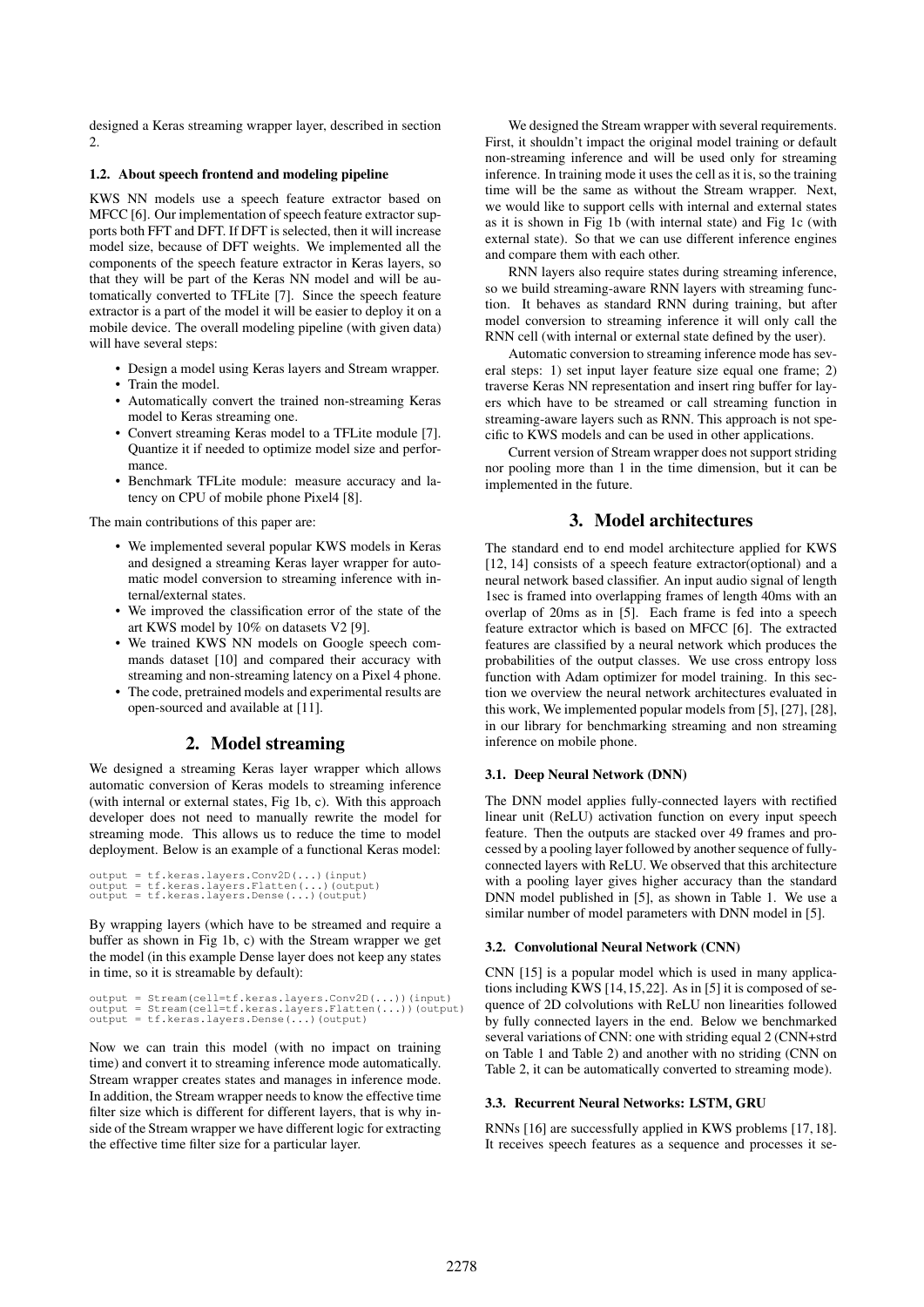quentially with updating the internal states of the model. This approach is well suited for streaming inference mode. We explore two versions of RNN: LSTM [19] (in Table 1 called LSTM) and a GRU-based model [20] and compare them with baseline [5] on Table 1.

#### 3.4. Convolutional Recurrent Neural Network (CRNN)

CRNN [17] combines properties of both CNN, which captures short term dependencies, and RNN, which uses longer range context. It applies a set of 2D convolutions on speech features followed by a GRU layer with fully connected layers. We compare CRNN model in our library with baseline [5] on Table 1.

### 3.5. Depthwise Separable Convolutional Neural Network (DSCNN)

DSCNN [21] models are well applied on KWS [5]. This model processes speech features by using a sequence of 2D convolutional and 2D depthwise layers followed by batch normalization with average pooling (as in [5]) and finished by applying fully connected layers. Below we benchmarked several variations of DSCNN: one with striding equal 2 (it is similar to DSCNN in [5] and shown as DSCNN+strd on Table 1 and Table 2) and another with no striding (DSCNN on Table 2, it can be automatically converted to streaming mode).

## 3.6. Multihead attention RNN (MHAtt-RNN)

The development of the Attention mechanism [24,25] improved the accuracy on multiple tasks including KWS [27]. In [27] the authors build a model Att-RNN which takes a mel-scale spectrogram and convolves it with a set of 2D convolutions. Then two bidirectional LSTM [16] layers are used to capture twoway long term dependencies in the audio data. The feature in the center of the bidirectional LSTM's output sequence is projected using a dense layer and is used as a query vector for the attention mechanism. Finally, the weighted (by attention score) average of the bidirectional LSTM output is processed by a set of fully connected layers for classification [27]. We extended this approach with multi-head attention (4 heads) and replaced LSTM with GRU (and call this version MHAtt-RNN). It allows us to reduce classification error by 10% in comparison to the state of the art (shown in Table 1). Both Att-RNN and MHAtt-RNN models are using bidirectional RNN, so they cannot be converted to streaming mode and have to receive the whole sequence before producing classification results.

#### 3.7. Singular value decomposition filter (SVDF)

We implemented a simplified version of [28], so that it does not require aligned annotation of audio data for training. This model is composed of several SVDF and bottleneck layers with one softmax layer in the end. The SVDF block is a sequence of one dimensional convolution and one dimensional depthwise convolution layers [28].

#### 3.8. Temporal Convolution ResNet (TC-ResNet)

The TC-ResNet model [22] is composed of sequence of residual blocks which use one dimensional convolution. In this paper we use neural network topology called TC-ResNet14 [22]. To improve accuracy of this model we increase number of parameters from 305K to 365K and use SpecAugment [26]. Baseline TC-ResNet accuracy with its improvement on data sets V1 and V2 are shown on Table 1.

Table 1: *Baseline models accuracy on data V1\* and V2\* with paper references and our models accuracy on data V1 and V2*

| <b>Models</b>    | $V1*[\%]$ | $V1\lceil \% \rceil$ | $V2*[\%]$ | $V2\lceil \% \rceil$ |
|------------------|-----------|----------------------|-----------|----------------------|
| <b>DNN</b>       | 86.7 [5]  | 91.2                 |           | 90.6                 |
| $CNN + strd$     | 92.7 [5]  | 95.4                 |           | 95.6                 |
| <b>SVDF</b>      |           | 96.3                 |           | 96.9                 |
| DSCNN+strd       | 95.4 [5]  | 97.0                 |           | 97.1                 |
| <b>GRU</b>       | 94.7 [5]  | 96.6                 |           | 97.2                 |
| LSTM             | 94.8 [5]  | 96.9                 |           | 97.5                 |
| <b>CRNN</b>      | 95.0 [5]  | 97.0                 |           | 97.5                 |
| Att-RNN          | 95.6 [27] |                      | 96.9 [27] |                      |
| <b>TC-ResNet</b> | 96.6 [22] | 97.1                 |           | 97.4                 |
| Embed+head       |           |                      | 97.7 [13] |                      |
| <b>MHAtt-RNN</b> |           | 97.2                 |           | 98.0                 |

# 4. Experimental results

#### 4.1. Datasets and accuracy metrics

On Table 1 we compare the accuracy of published models with our implementation on a Google dataset V1 [29] and V2 [9].

We use the standard data set up from TensorFlow speech commands example code, proposed at [10]. The NN is trained on twelve labels: ten words "yes", "no", "up", "down", "left", "right", "on", "off", "stop", and "go" with additional two words: "silence" and "unknown". The "unknown" category contains remaining 20 keywords from the dataset. As in [5, 10] we use an algorithm from [30] for splitting the data into training, validation and testing set with ratio 80:10:10. The length of the one training speech sample is 1 sec, and the sampling rate is 16kHz.

After applying the standard data set up (described above) on data sets V1 [29] we have 22246, 3093, 3081 samples for training validation and testing respectively. With data set V2 [9] we have 36923, 4445, 4890 samples for training validation and testing respectively.

The training data is augmented with:

- time shift in range  $-100$ ms...100ms (as in [30], [5]);
- signal resampling with resampling factor in range 0.85...1.15;
- background noise (as in [30], [5]);
- frequency/time masking, based on SpecAugment [26] (except time warping).

For side-by-side comparison purposes we use classification accuracy metric as in [5]. It is calculated by running the model on the testing data, and comparing the classification result against the expected label.

## 4.2. Comparison with baseline

We implemented popular KWS approaches DNN [5], CNN [5], LSTM [5], GRU [5], CRNN [5], DSCNN [5], TC-ResNet [22], described above, using our library for benchmarking streaming and non streaming models. We improved their accuracy on datasets V1 and V2, as shown on Table 1, by applying SpecAugment [26](except time warping) with hyper-parameters optimization of both neural net and speech feature extractor parameters. After model is trained on datasets V1/V2 we convert it to TFLite format (to be able to run it on a mobile phone), then run inference with TFLite and report its accuracy on Table 1 (columns V1, V2). The baseline accuracy with reference to paper is shown on Table 1 (columns V1\*, V2\*).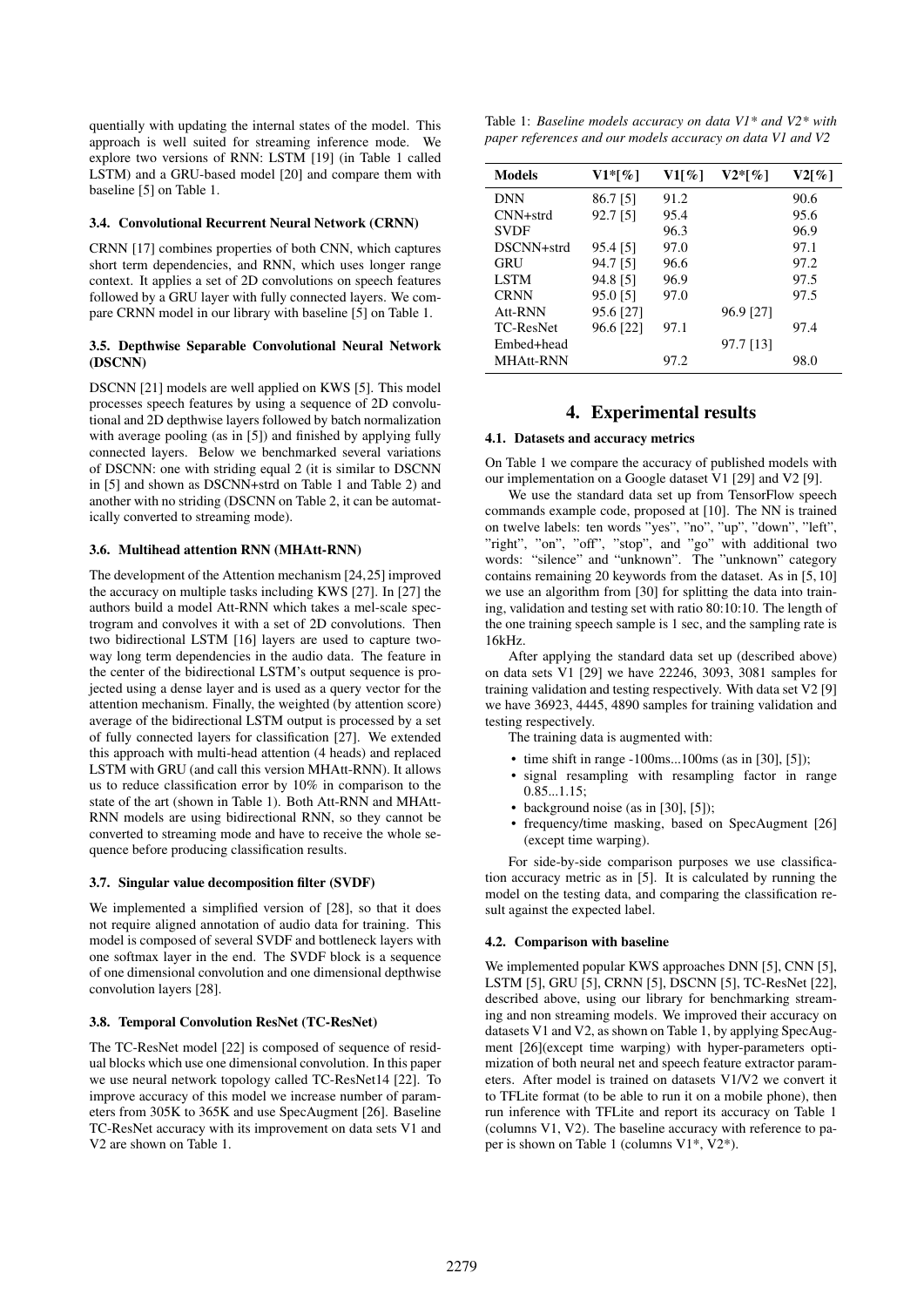One of the best KWS models is Embed+head [13]. It achieves the state of the art accuracy by using additional data sets from YouTube to train embedding layer. We introduced MHAtt-RNN model. It reduces classification error on datasets V2 by 10% in comparison to Embed+head [13], as shown on Table 1. The cost of this improvement is MHAtt-RNN model has two times more parameters than Embed+head [13]. Another recently published promising approach is Matchbox [23], but authors use different training testing data set up, so we could not compare it side by side.

In addition we implemented and benchmarked SVDF model [28] on both data sets V1 and V2 shown at Table 1 and demonstrated that it has good properties for streaming at Table 2.

#### 4.3. Streaming and non-streaming latency with accuracy

In the real production environment we do not know neither the beginning nor ending of the speech command produced by the user. Also we need to provide real time responses for a good user experience. As a result, the speech command detector is running in streaming mode by classifying every 20 milliseconds (for example) of the input audio stream.

We trained all the models on datasets V2 and converted DNN, CNN no stride, CRNN, DSCNN no stride, SVDF to a streaming inference mode and benchmarked them on datasets V2. The models DSCNN with stride, CNN with stride and MHAtt-RNN are not streamable with our library. To emulate the streaming environment during accuracy evaluation we did not reset the RNN model states between testing sequences. We observed up to 2x accuracy reduction on such models (also baseline RNN models in Table 1 have the same issue). We addressed it by re-training RNN models GRU, CRNN) with stateful argument=True [31]. The last state for each sample at index i in a batch will be used as initial state for the sample of index i in the following batch (the model will learn how to process cell states on its own). To distinguish such RNN models on Table 2 we append (S). We observed accuracy reduction of statefully trained models GRU (S) CRNN (S), shown on Table 2 in comparison to their non statefully trained versions GRU, CRNN shown Table 1 (column V2).

The latency and accuracy of non-streaming and streaming models with the number of parameters are presented in Table 2. We use a Pixel 4 mobile phone [8] and TFlite benchmarking tools [32] to measure the models latency. Non-streaming latency is the processing time of the whole 1 sec speech sequence by the non-streaming model representation. Streaming latency is the processing time of one audio frame by the streaming model (it receives 20ms of audio and returns classification result). Processing time includes both feature extraction and neural network classification (end to end).

In Table 2 we observe that the most effective and accurate streaming models are SVDF, CRNN and GRU. Layers with striding/pooling are not streamable in our library now, but it can be implemented in the future. With support of striding/pooling in streaming mode, models such as TC-ResNet, Embed+head and Matchbox can be more preferable. The most accurate nonstreaming model is MHAtt-RNN. It is based on bidirectional LSTM, so non streamable by default.

Table 2 shows that the average latency ratio of nonstreaming to streaming convolutional models (CNN, SVDF, DSCNN) is around 10x. The same ratio for RNN models  $(GRU(S), CRNN(S))$  is around 20x. We explain this difference by the fact that non-streaming RNN models still have to be exeTable 2: *Accuracy on data V2 with latency and model size*

| <b>Models</b>    | accuracy,<br>$\lceil \% \rceil$ | non<br>stream<br>latency,<br>[ms] | stream<br>latency,<br>$\lceil ms \rceil$ | model<br>size,<br>[K] |
|------------------|---------------------------------|-----------------------------------|------------------------------------------|-----------------------|
| <b>DNN</b>       | 90.6                            | 4                                 | 0.6                                      | 447                   |
| $CNN+strd$       | 95.6                            | 6                                 | N/I                                      | 529                   |
| <b>CNN</b>       | 96.0                            | 15                                | 1.5                                      | 606                   |
| GRU (S)          | 96.3                            | 11                                | 0.5                                      | 593                   |
| CRNN(S)          | 96.5                            | 9                                 | 0.5                                      | 467                   |
| <b>SVDF</b>      | 96.9                            | 5                                 | 0.6                                      | 354                   |
| <b>DSCNN</b>     | 96.9                            | 19                                | 1.6                                      | 490                   |
| DSCNN+strd       | 97.0                            | 9                                 | N/I                                      | 485                   |
| TC-ResNet        | 97.4                            | 5                                 | N/I                                      | 365                   |
| <b>MHAtt-RNN</b> | 98.0                            | 10                                | N/A                                      | 743                   |

cuted sequentially frame by frame over all frames belonging to 1 second of input audio, whereas non-streaming convolutions can be computed over the whole sequence in one batch. In an ideal case this ratio has to be around 50x (there are 50 frames in one second). As a result, there are opportunities for latency speed-up of streaming models: reduce memory allocations in the ring buffers and enable support of internal state in the inference engine. At the same time the latency of non-streaming models also can be optimized further. Detailed profiling of non-streaming models showed that the speech feature extraction latency is around 3.7ms. It can be reduced by using FFT and model quantization (after enabling both we observe almost 2x latency reduction). As expected non-streaming models with striding are several times faster than the same model with no striding: CNN and DSCNN with striding are two times faster than the same models without striding.

# 5. Conclusion

We built a library allowing end-to-end model conversion to streaming inference on mobile phones using Keras and TFLite. The converted model encapsulates speech feature extraction. It simplifies model deployment on mobile devices. We reduced classification error by 10% relative, in comparison to the state of the art models on datasets V2. It was achieved by extending the Att-RNN [27] model with multi-head attention and applying SpecAugment [26]. For benchmarking purpose we implemented several popular models using our streaming library and measured streaming and non streaming latency on a Pixel 4 mobile phone and demonstrated different tradeoffs between accuracy and latency. All code with experimentation results are open-sourced and available at [11].

# 6. Acknowledgements

The authors would like to thank Pete Warden, Karolis Misiunas, Yukun Zhu, Ben Vanik, Robert Suderman, Rohit Prabhavalkar, Kevin Kilgour and BDI team for valuable discussions and suggestions.

# 7. References

[1] Y. Gong, L. Liu, M. Yang, and L. D. Bourdev, "Compressing deep convolutional networks using vector quantization," *CoRR*, vol. abs/1412.6115, 2014. [Online]. Available: http://arxiv.org/ abs/1412.6115